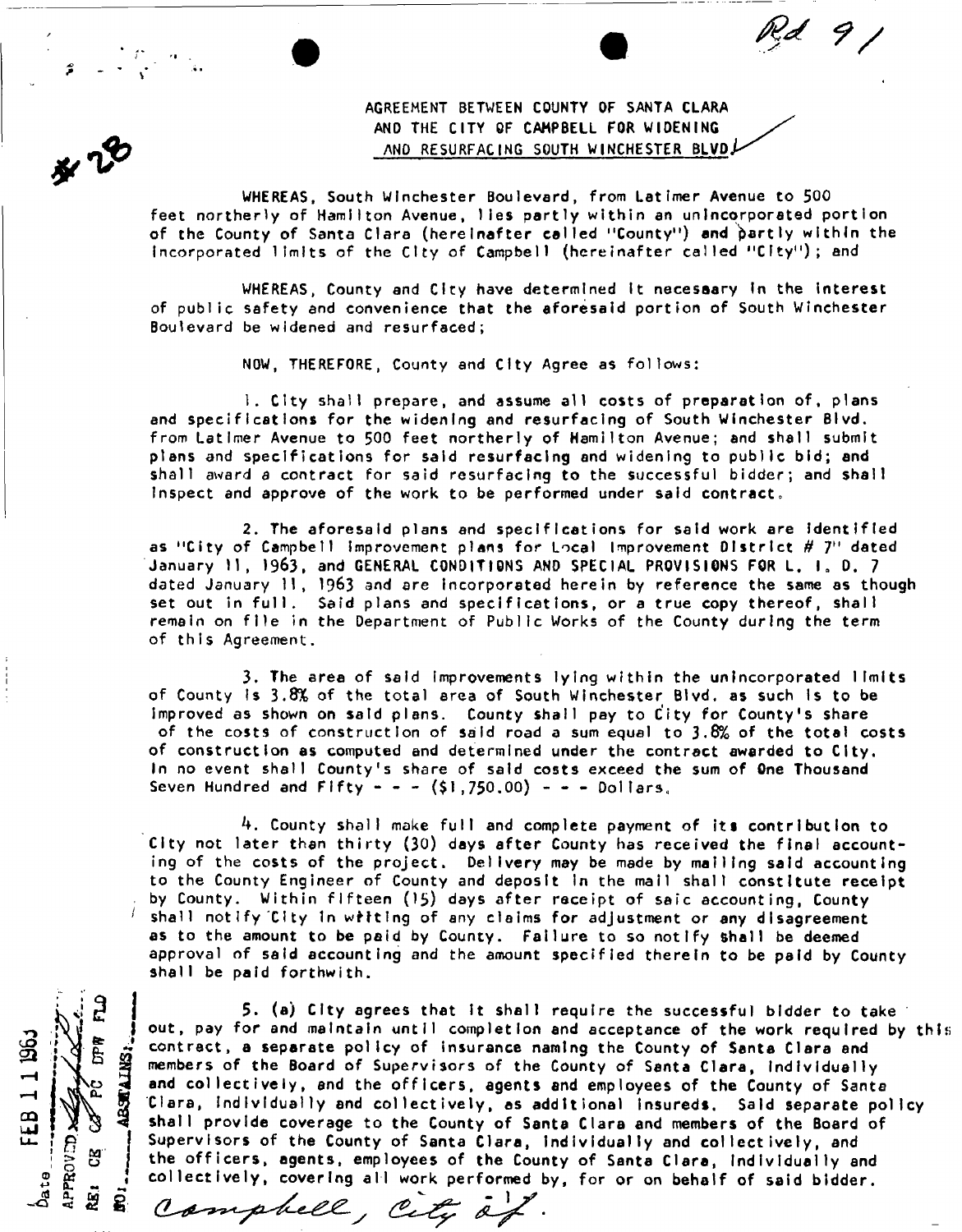Both personal injury and property damage must be on an occurence basis, and said policy shall provide that the coverage afforded thereby shall be primary coverage to the full limit of liability stated In the declarations, and if the County of Santa Clara, individually and collectively, and the officers, agents, and employees of the County of Santa Clara, individually and collectively have other insurance against the loss covered by said policy, that other insurance shall be excess insurance only.

(b) Each of said policies of Insurance shall provide coverage in the following minimum amounts: For personal injury, \$300,000 each person, \$500,000 each occurence; property damage \$50,000 on account of any one occurence with an aggregate amount limit of not less that \$200,000. Said policy shall be satisfactory to the City Attorney of the City of Campbell and the County Counsel of the County of Santa Clara.

(c) The successful bidder shall file with the City Clerk, at the time of execution of the contract, said policy or policies of insurance covering the County of Santa Clara dnd the members of the Board of Supervisors of the County of Santa Clara, individually and collectively, and the officers, agents and employees of the County of Santa Clara, individually and collectively. Each such policy shall bear an endorsement precluding the cancellation or reduction in coverage without glveing City as well as County at least five days prior notice thereof.

IN WITNESS WHEREOF, County and City have executed this agreement as of the 28th day of January 1963.

COUNTY OF SANTA CLARA

Chairman of the Board of Supervisors, Santa Clara County, California **FEB 111963** 

*V\* ' ' ... :••* 

 $\mathbf{V} = \mathbf{V} \times \mathbf{V}$ 

ATTEST:

erk of the Board of Supervisors

city of campbel1

Mayor of City of Campbell, California

ATTEST: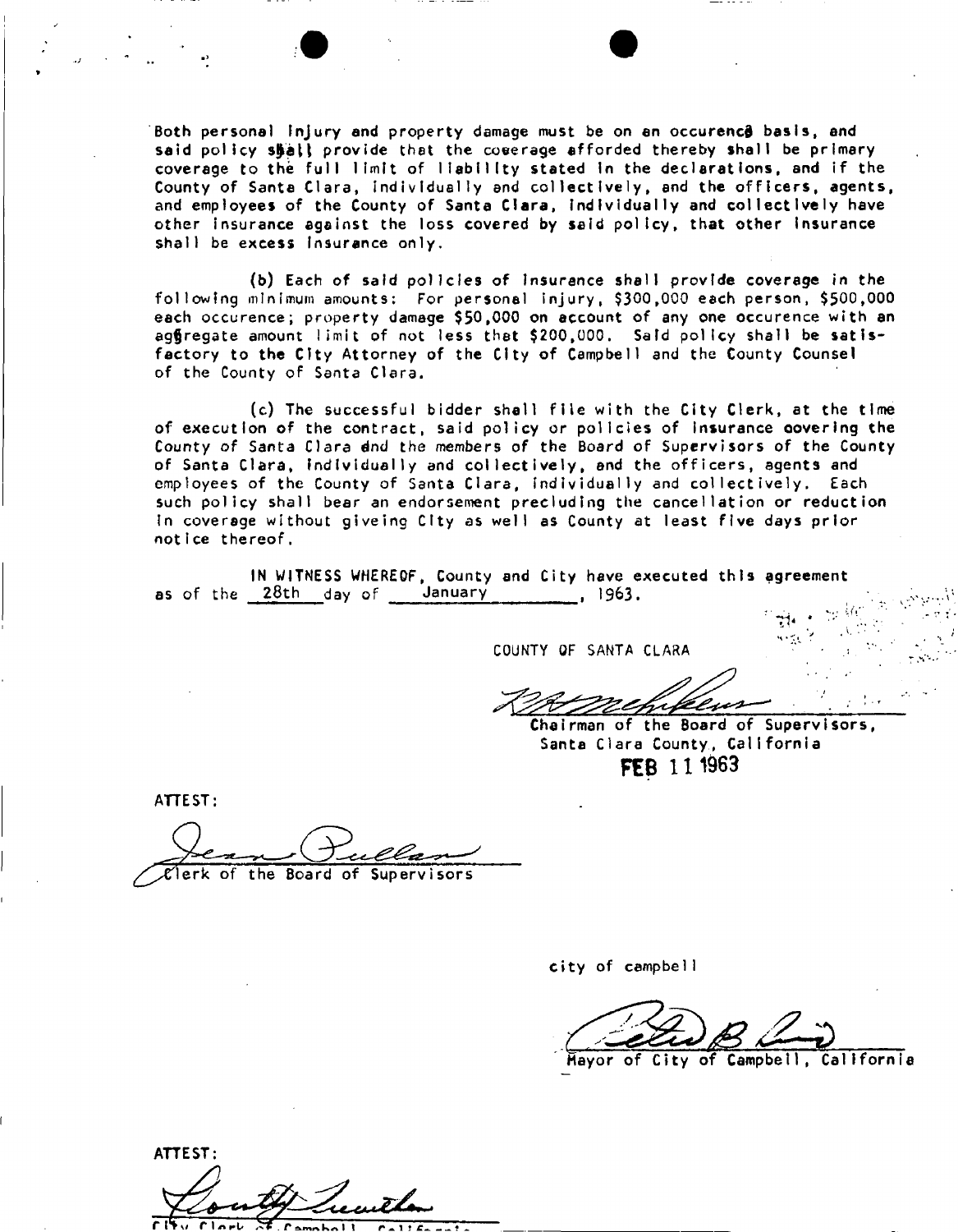**I, Dorothy Trevethan, City Clerk of the City of Campbell, do hereby certify**  that the attached is a true and correct copy of Resolution No. 1445. **passed and adopted at a regular meeting of the City Council of the City of Campbell on the 28th** day of January, 1963

*f-*

• H \* .in . *my* • -gr^fr-fr-frtnS^UV^,,.

**tforothy/Tftevethan, City Clerk**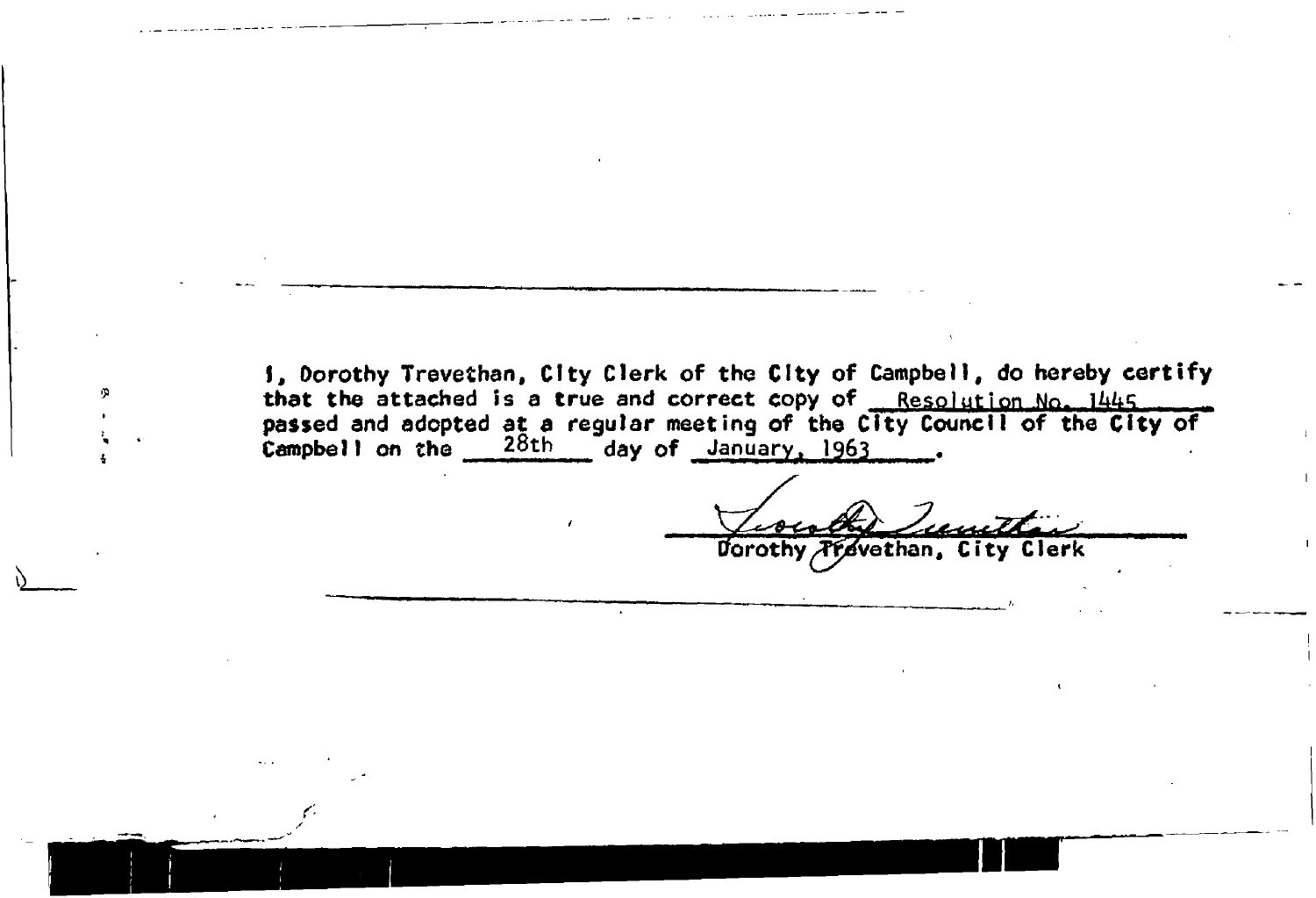## **RESOLUTION NO.**

**BEING A RESOLUTION APPROVING AN AGREEMENT BETWEEN THE CITY OF CAMPBELL**  AND THE COUNTY OF SANTA CLARA REGARDING **THE WIDENING AND RESURFACING OF SOUTH WINCHESTER BOULEVARD.** 

*sa y* 

**WHEREAS, South Winchester Boulevard is to be widened t.o provide four moving lanes of traffic from Latimer Avenue to the north city limits; and** 

**WHEREAS, a certain section of said widening is within the unincorporated limits of the County of Santa Clara? and** 

**WHEREAS, an agreement covering participation in the resurfacing and widening of South Winchester Boulevard has been drafted? and** 

**WHEREAS, said agreement is deemed necessary to accurately**  share the costs of said project;

**NOW,THEREFORE,BE IT RESOLVED, that the agreement be and the same is hereby approved, and that the Mayor and City Clerk be authorized to execute the same on behalf of the City of Campbell.** 

**PASSED AND ADOPTED this 28th day of January, 1963, by the following vote:** 

> **AYES: Counciimen: Doetsch, Weitzel, Rogers, McElroy,Lico NOES: Counciimen: None**

**ABSENT: Counciimen: None** 

**APPROVED: Peter B. Lico, Mayor** 

**ATTEST:** 

Dorothy Trevethan, City Clerk